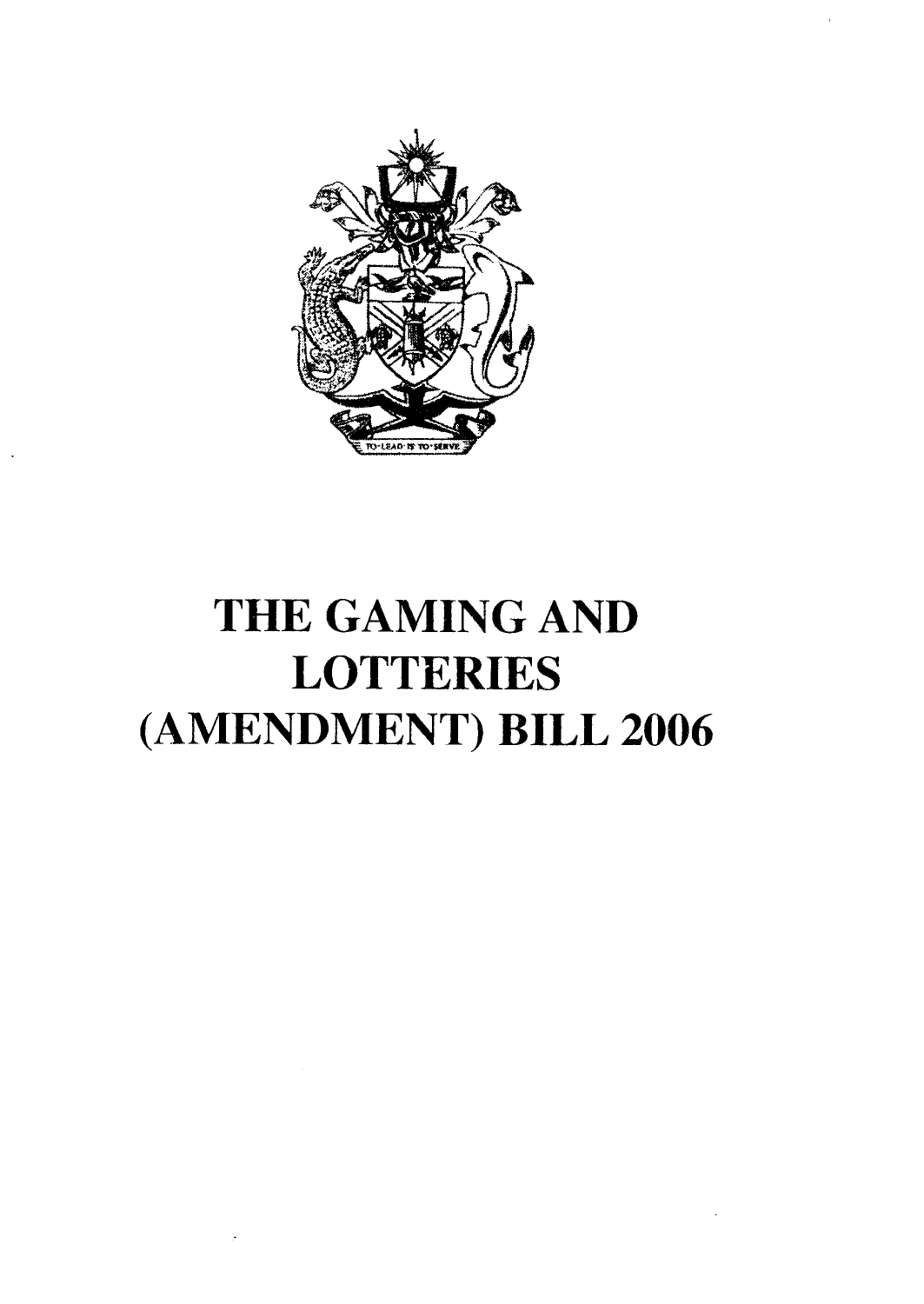

## THE GAMING AND LOTTERIES

### (AMENDMENT) 2006

 $\mathbf{A}$ 

#### **BILL**

### **Entitled**

139 AN ACT TO AMEND THE GAMING AND LOTTERIES ACT, CAP H43

**ENACTED** by the National Parliament of Solomon Islands.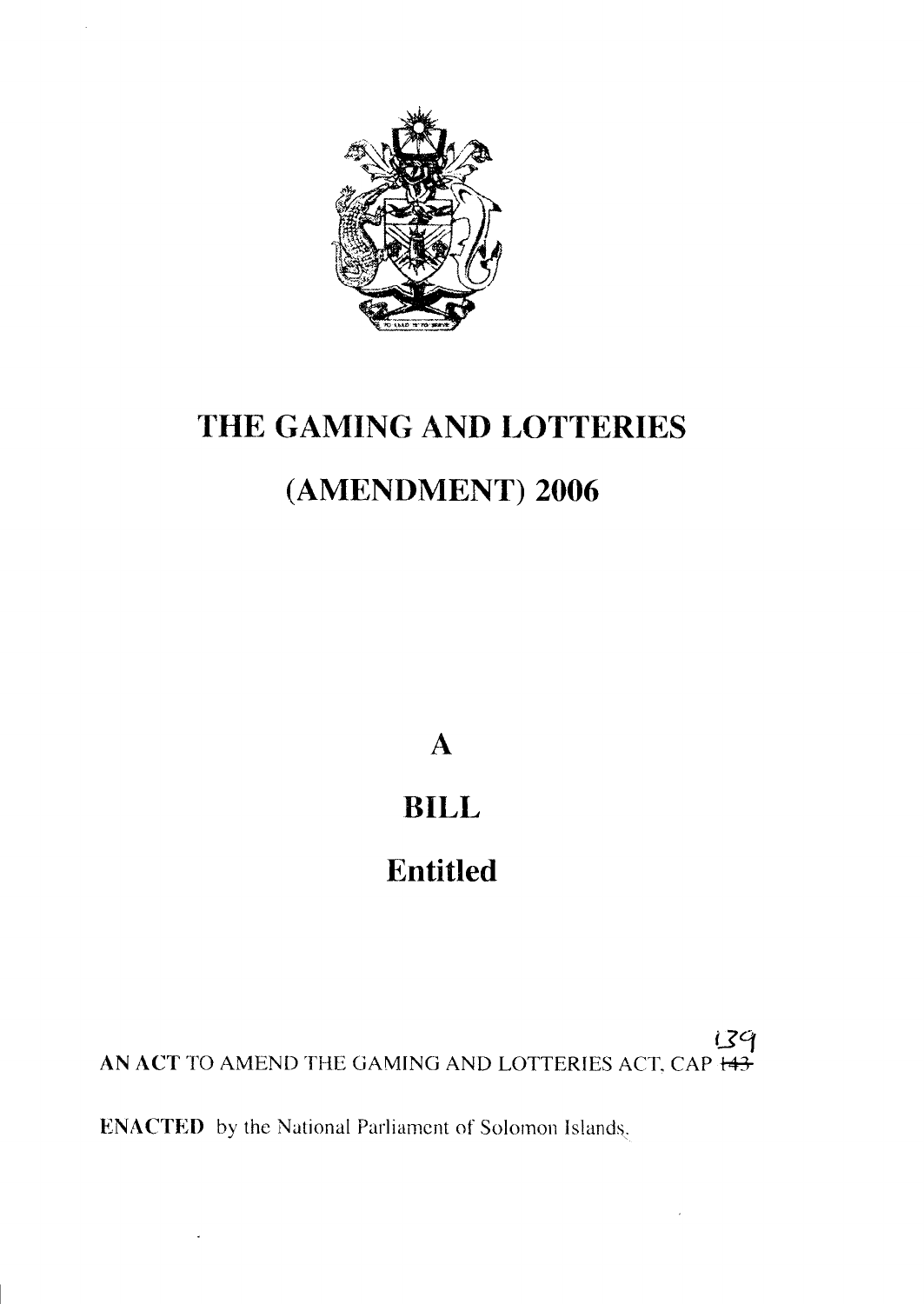| Short title                                                | $\mathbf{I}$ . | This Act may be cited as the Gaming and Lotteries<br>(Amendment) Act, 2006.                                                                                                                                                                                                  |
|------------------------------------------------------------|----------------|------------------------------------------------------------------------------------------------------------------------------------------------------------------------------------------------------------------------------------------------------------------------------|
| Amedment<br>of section 6<br>of Cap $\overline{143}$<br>139 | 2.             | Subsection (8) of section 6 of the Gaming and Lotteries Act<br>is hereby amended by deleting same and replacing it with the<br>following -                                                                                                                                   |
|                                                            |                | $\degree$ (8) Notwithstanding the provisions of subsection (1) and (3),<br>the Minster may on the recommendation of the Board grant<br>holders of commercial gaming permits such further period as<br>may be necessary to comply with requirements of<br>subsection $(1)$ ." |

 $\frac{1}{4}$  .

 $\ddot{\phantom{a}}$ 

 $\hat{\mathcal{A}}$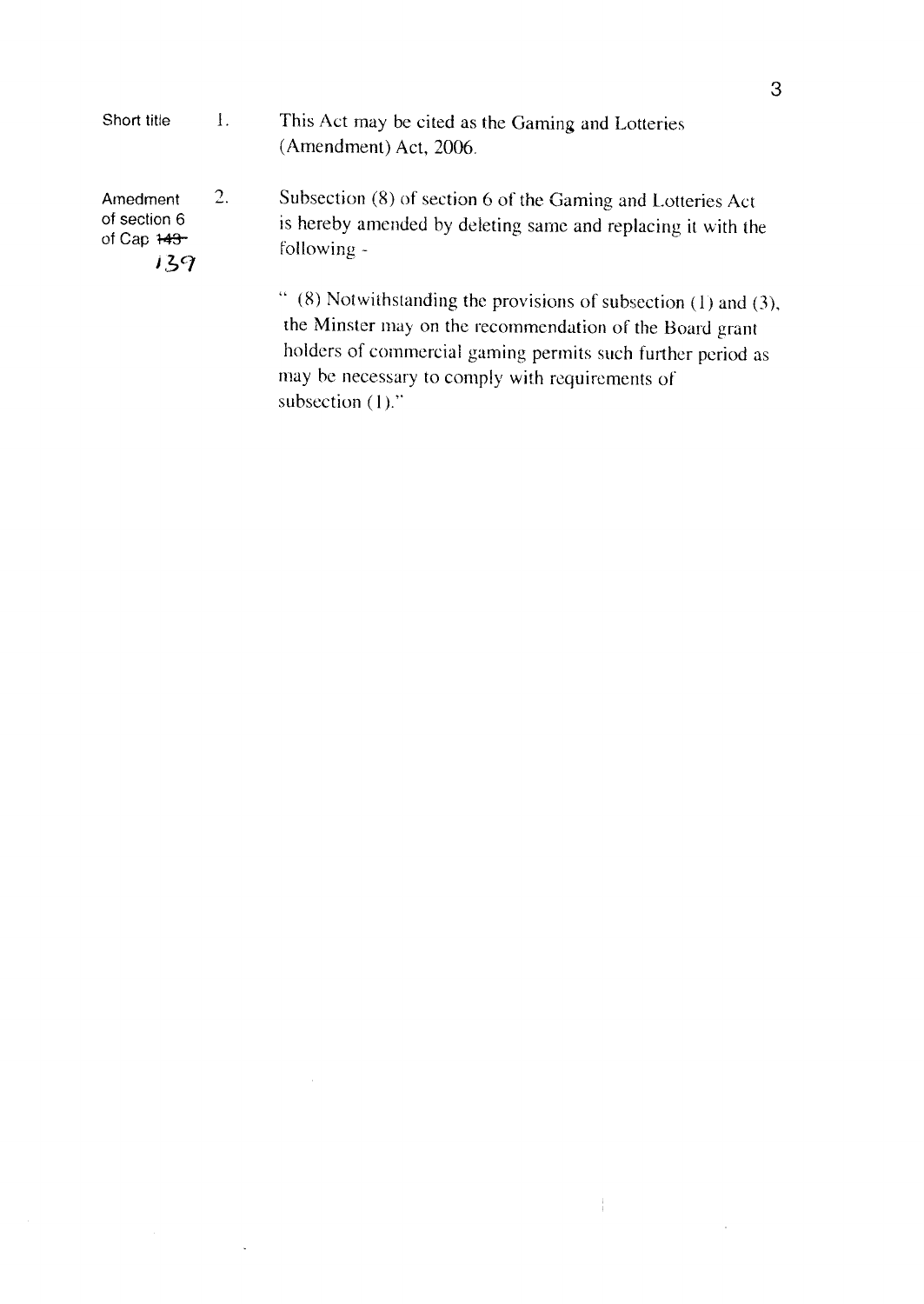#### THE GAMING AND LOTTERIES (AMENDMENT) **BILL 2006**

#### **Objects and Reasons**

Subsection (8) of section 6 of the Gaming and Lotteries Act, Chapter 139 gives licensed casino operators "two years" within which to complete building the premises within which to operate.

Hence, this Bill seeks to increase the number of years that licensed operators are given to complete building their premises from two years to such period as recommended by the Board and approved by the Minister.

#### **MINISTER OF HOME AFFAIRS**